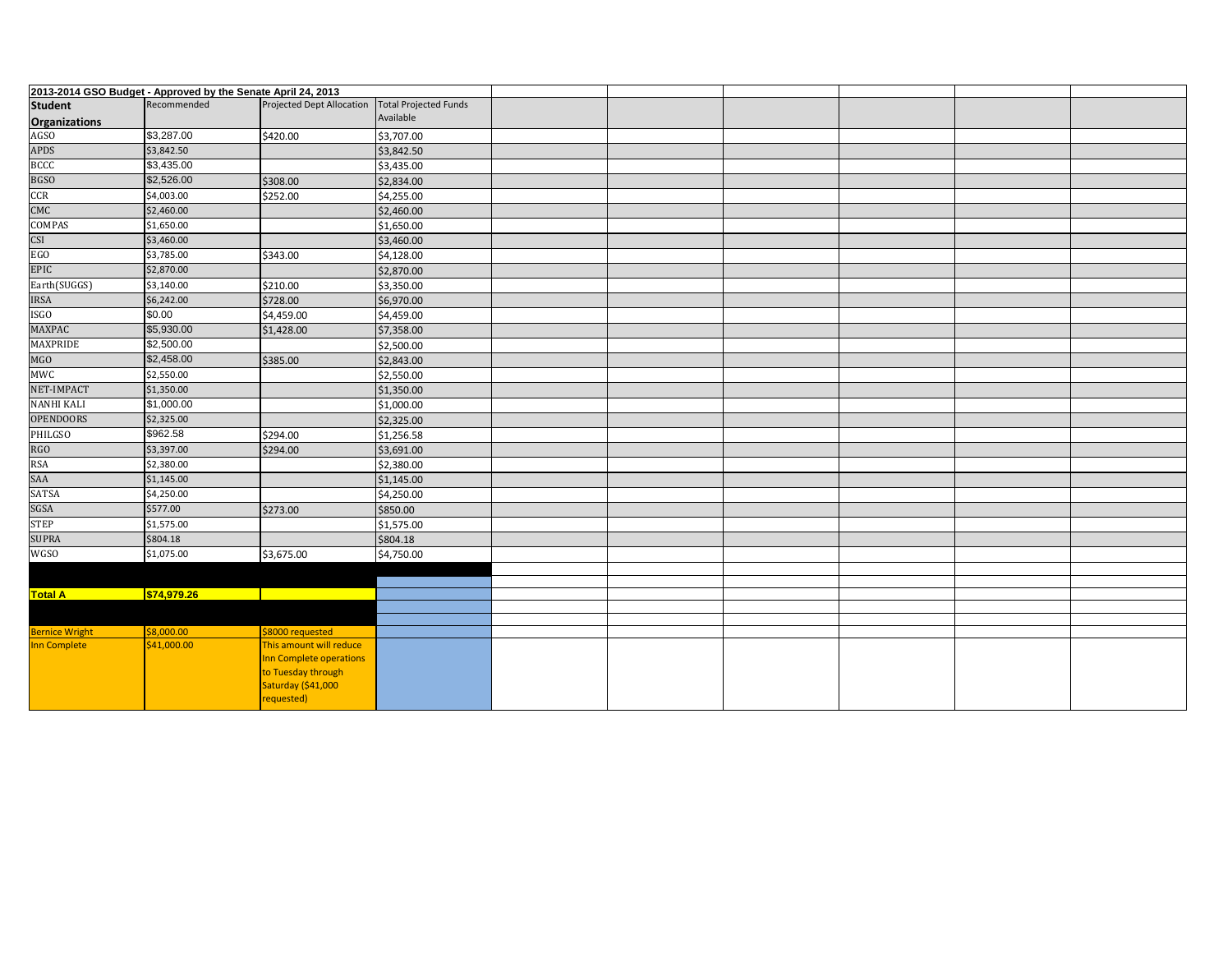| <b>Drumlins Alternatives</b>        | \$30,000.00              | These funds will be spent               |  |  |  |  |
|-------------------------------------|--------------------------|-----------------------------------------|--|--|--|--|
|                                     |                          | on NYS empire park passes               |  |  |  |  |
|                                     |                          | and golf at the Links at                |  |  |  |  |
|                                     |                          | Erie village. Initial orders            |  |  |  |  |
|                                     |                          |                                         |  |  |  |  |
|                                     |                          | of 200 park passes (at \$55             |  |  |  |  |
|                                     |                          | or \$11,000) and 250 golf               |  |  |  |  |
|                                     |                          | rounds (@ \$30 dollars per              |  |  |  |  |
|                                     |                          | 18 hole round with cart or              |  |  |  |  |
|                                     |                          | \$7500) this leave \$11500              |  |  |  |  |
|                                     |                          | to rebuy additional empire              |  |  |  |  |
|                                     |                          | and golf passes if these                |  |  |  |  |
|                                     |                          | options are successful                  |  |  |  |  |
|                                     |                          |                                         |  |  |  |  |
|                                     |                          |                                         |  |  |  |  |
|                                     |                          |                                         |  |  |  |  |
| tudent Legal Services               | \$56,538.00              | \$56,538 requested                      |  |  |  |  |
| U Daycare                           | \$8,500.00               | \$8,500 requested                       |  |  |  |  |
| The Graduate School                 | \$10,630.00              | Eliminates summer                       |  |  |  |  |
| Programs (FPP)                      |                          | funding as repetitive with              |  |  |  |  |
|                                     |                          | GSO outreach efforts.                   |  |  |  |  |
|                                     |                          |                                         |  |  |  |  |
|                                     |                          | (\$22,342.50 requested)                 |  |  |  |  |
|                                     |                          |                                         |  |  |  |  |
| <b>Career Services</b>              | \$12,960.00              | Eliminates one speaker                  |  |  |  |  |
|                                     |                          | ( \$15,460)                             |  |  |  |  |
|                                     |                          |                                         |  |  |  |  |
| Dutdoor Ed<br><b>Slutzker</b>       | \$9,720.00<br>\$2,700.00 | \$9720 requested                        |  |  |  |  |
|                                     |                          | \$2700 requested                        |  |  |  |  |
|                                     |                          |                                         |  |  |  |  |
| <b>Total B</b>                      | \$180,048.00             |                                         |  |  |  |  |
|                                     |                          |                                         |  |  |  |  |
|                                     |                          |                                         |  |  |  |  |
| <b>Operating</b>                    |                          |                                         |  |  |  |  |
|                                     |                          |                                         |  |  |  |  |
| <b>Expenses (C1)</b>                |                          |                                         |  |  |  |  |
| Office Supplies/phone               | \$2,000.00               |                                         |  |  |  |  |
| Executive Discretionary \$5,000.00  |                          | To be used via vote of                  |  |  |  |  |
| fund                                |                          | <b>Executive Board</b>                  |  |  |  |  |
| <b>Meeting Food</b>                 | \$3,500.00               |                                         |  |  |  |  |
| <b>Committee Expenses</b>           | \$1,500.00               | These funds are to help                 |  |  |  |  |
|                                     |                          | facilitate committee                    |  |  |  |  |
|                                     |                          | work through food for                   |  |  |  |  |
|                                     |                          | long meetings or                        |  |  |  |  |
|                                     |                          | expense to produce                      |  |  |  |  |
|                                     |                          | reports or other                        |  |  |  |  |
|                                     |                          | materials                               |  |  |  |  |
| Chair/senator                       | \$2,250.00               | \$1000 for Senate                       |  |  |  |  |
| appreciation/grad                   |                          | Appreciation \$1000 For                 |  |  |  |  |
| school                              |                          | <b>Chair Appreciation</b>               |  |  |  |  |
|                                     |                          | Dinner \$1000 for                       |  |  |  |  |
|                                     |                          | graduate school                         |  |  |  |  |
|                                     |                          | appreciation                            |  |  |  |  |
|                                     |                          |                                         |  |  |  |  |
| GSO compensations                   |                          |                                         |  |  |  |  |
| <b>Salary</b>                       |                          |                                         |  |  |  |  |
| President                           | \$18,000.00              | To be paid Monthly                      |  |  |  |  |
| Vice President, Internal            | \$6,000.00               | To be paid half June 1st<br>and May 1st |  |  |  |  |
|                                     |                          |                                         |  |  |  |  |
| Vice President, External \$6,000.00 |                          | To be paid half June 1st                |  |  |  |  |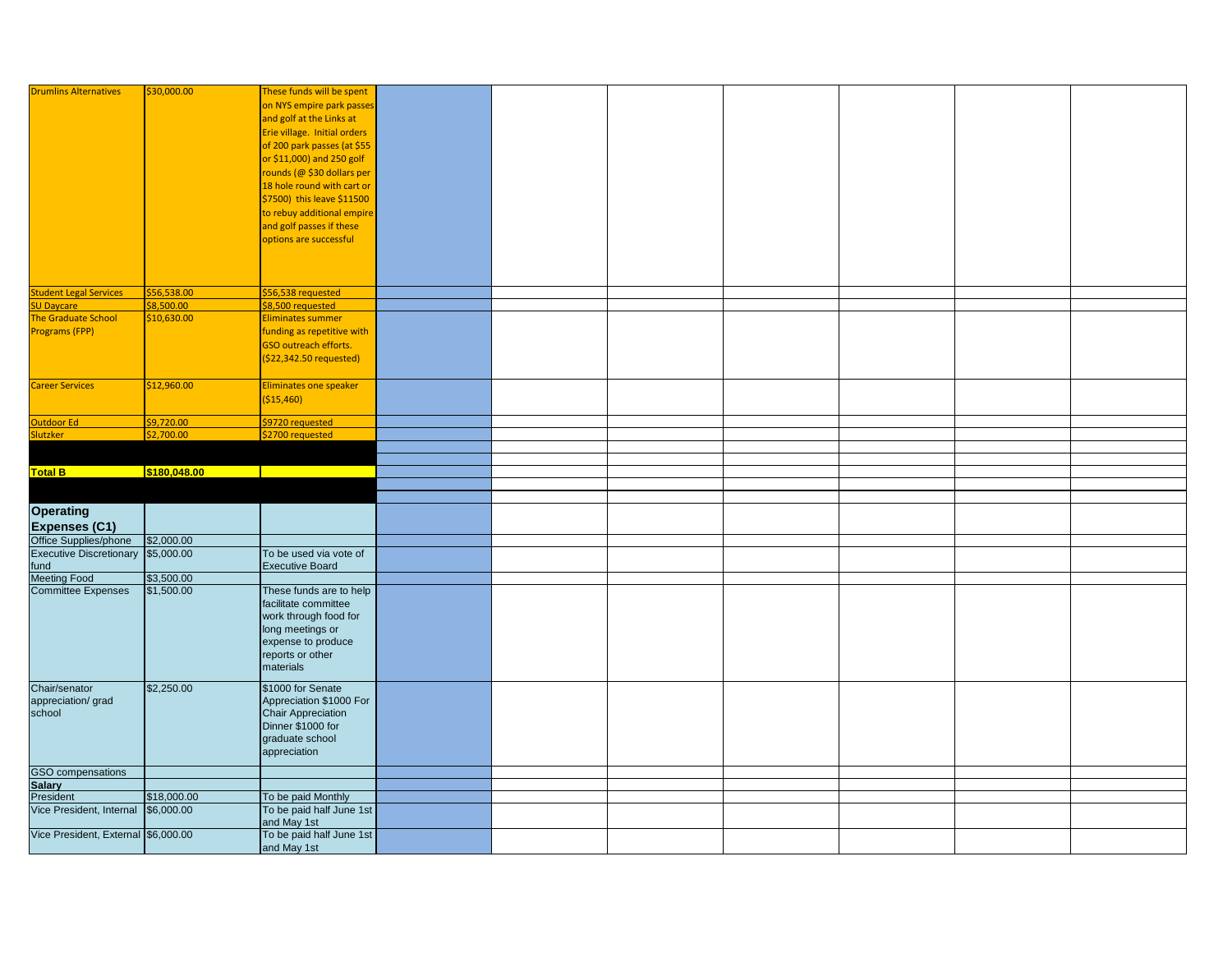| Comptroller                                                                       | \$6,000.00   | To be paid half June 1st<br>and May 1st                                        |  |  |  |  |
|-----------------------------------------------------------------------------------|--------------|--------------------------------------------------------------------------------|--|--|--|--|
| <b>Recording Secretary</b>                                                        | \$4,000.00   | To be paid half after<br>election and May 1st                                  |  |  |  |  |
| <b>Financial Secretary</b>                                                        | \$4,000.00   | To be paid half after<br>election and May 1st                                  |  |  |  |  |
| Web Master/Photo                                                                  | \$0.00       | eliminated due to<br>inability of GSO to have<br>paid employees                |  |  |  |  |
|                                                                                   |              |                                                                                |  |  |  |  |
| Benefits<br>President                                                             | \$4,500.00   | unspent funds<br>releasable to president<br>as additional salary on<br>May 1st |  |  |  |  |
| Vice President, Internal \$0.00                                                   |              |                                                                                |  |  |  |  |
| Vice President, External \$0.00                                                   |              |                                                                                |  |  |  |  |
| Comptroller                                                                       | \$0.00       |                                                                                |  |  |  |  |
| Secretary<br>Bookkeeper                                                           | \$0.00       |                                                                                |  |  |  |  |
|                                                                                   | \$0.00       |                                                                                |  |  |  |  |
| Web Master                                                                        | \$0.00       |                                                                                |  |  |  |  |
|                                                                                   |              |                                                                                |  |  |  |  |
|                                                                                   |              |                                                                                |  |  |  |  |
|                                                                                   | \$0.00       |                                                                                |  |  |  |  |
| <b>NAPGS Membership</b><br>NAPGS Conference                                       | \$5,000.00   | Limits on daily food                                                           |  |  |  |  |
| Travel                                                                            |              | costs and travel<br>expenses to be set in<br>new SOP's                         |  |  |  |  |
|                                                                                   |              |                                                                                |  |  |  |  |
| Grad School Payment \$12,000.00<br>Dept. Allocations \$15,000.00                  |              |                                                                                |  |  |  |  |
|                                                                                   |              |                                                                                |  |  |  |  |
| <b>Total C1</b>                                                                   | \$94,750.00  |                                                                                |  |  |  |  |
|                                                                                   |              |                                                                                |  |  |  |  |
| <b>Grant Programs (C2)</b>                                                        |              |                                                                                |  |  |  |  |
|                                                                                   |              |                                                                                |  |  |  |  |
| Finance Committee<br>Special<br>Programming/start up                              | \$30,750.00  | combined pool for both<br>special programing and<br>start-up                   |  |  |  |  |
|                                                                                   |              |                                                                                |  |  |  |  |
| <b>New Organization Start<br/>Travel Grant Committee<br/>Travel Grant Subsidy</b> |              |                                                                                |  |  |  |  |
|                                                                                   | \$70,000.00  | all conference travel                                                          |  |  |  |  |
| Program                                                                           |              | $($ \$75,000 requested)                                                        |  |  |  |  |
| Research Travel and<br>Materials grants                                           | \$30,000.00  | all research funding<br>(\$40,000 requested)                                   |  |  |  |  |
|                                                                                   |              |                                                                                |  |  |  |  |
| <b>GSO Institutional Gift</b>                                                     |              |                                                                                |  |  |  |  |
|                                                                                   |              |                                                                                |  |  |  |  |
| <b>Total C2</b>                                                                   | \$130,750.00 |                                                                                |  |  |  |  |
|                                                                                   |              |                                                                                |  |  |  |  |
| <b>GSO Programing (C3)</b>                                                        |              |                                                                                |  |  |  |  |
| <b>GSO Picnic Budget</b>                                                          |              |                                                                                |  |  |  |  |